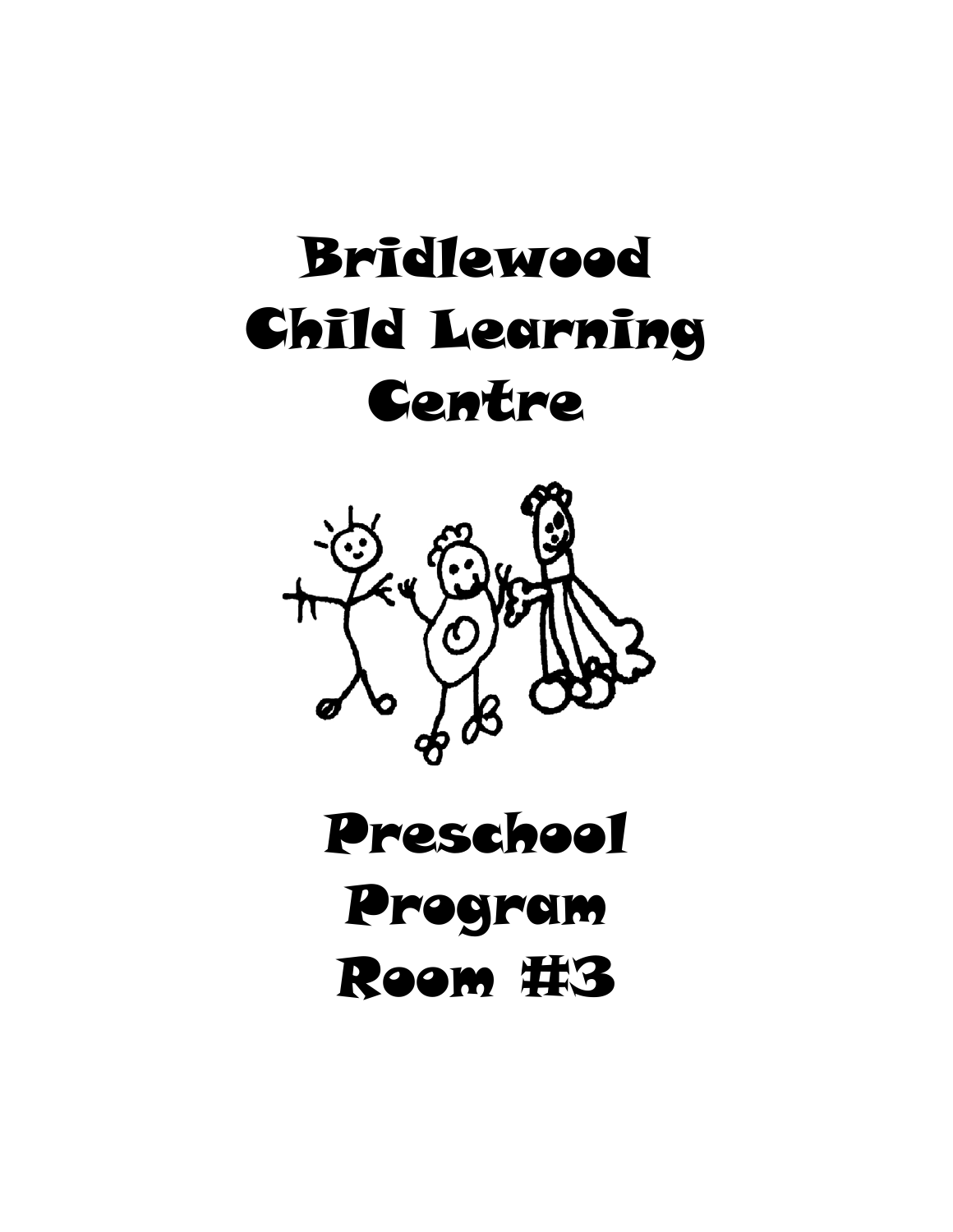### The Chickadee Room

Welcome to the Chickadee Classroom at Bridlewood Child Learning Centre. Our room is set up in the family grouping style. This means our ages vary between 2.5 years and 5 years of age. The total numbers in our classroom is 24 children with three full time staff and one permanent split shift staff. Our ratio is 1:8. The children are separated into three groups corresponding to their age, this group is linked with one full time staff. This teacher does group work , one on one activities and shares lunch with your child each day. This still means that the other staff in the room do interact with your child and are made aware of any incidents that occur throughout that day.

Each child in the chickadee classroom has an assigned cubby in our coat room, where they may leave any item needed for outdoor play and knapsacks. Within our classrooms are baskets again each assigned to a child. These are used for personal items from home, and an extra change of clothes. Also by the classroom cubbies is our art file. Children each have a section where they can deposit their art work that is completed. We ask that you take their work home every Friday.

You will also notice in our classroom above the children cubbies are the children's communication books. The books are filed according to your child's teacher. These books are just a reference of what your child did that day at daycare. We will inform you of the menu, how they ate, if they slept and if there were any bathroom accidents. We also make general comments of things we did that day. Next to the files you will find an open binder. Here we write all the activities we did during the day, centers that were open, our project work and things we did in our outdoor playground. **Please take the time to read this each day**, to familiarize yourself of what goes on in your child''s classroom. We also use the book to inform you of any changes or requests we may have. Above this area is the parent communication board, we have a calendar of the months events, a schedule of our day and any other important information that we feel needs to be passed on to the parent/guardians.

Our program follows a Reggio Emilla curriculum. Instead of themes we respond and initiate ideas that are set forth by the children. Once an idea is created we continue through brainstorming a project plan. Our projects can be quite detailed and very hands-on. We work on projects Tuesday, Wednesday and Thursday. All projects are documented through digital pictures, descriptions and art. Past projects include the human body, art museum and bugs. We will continually inform you of our projects progress and changes. We also try to include field trips related to the project. Parents are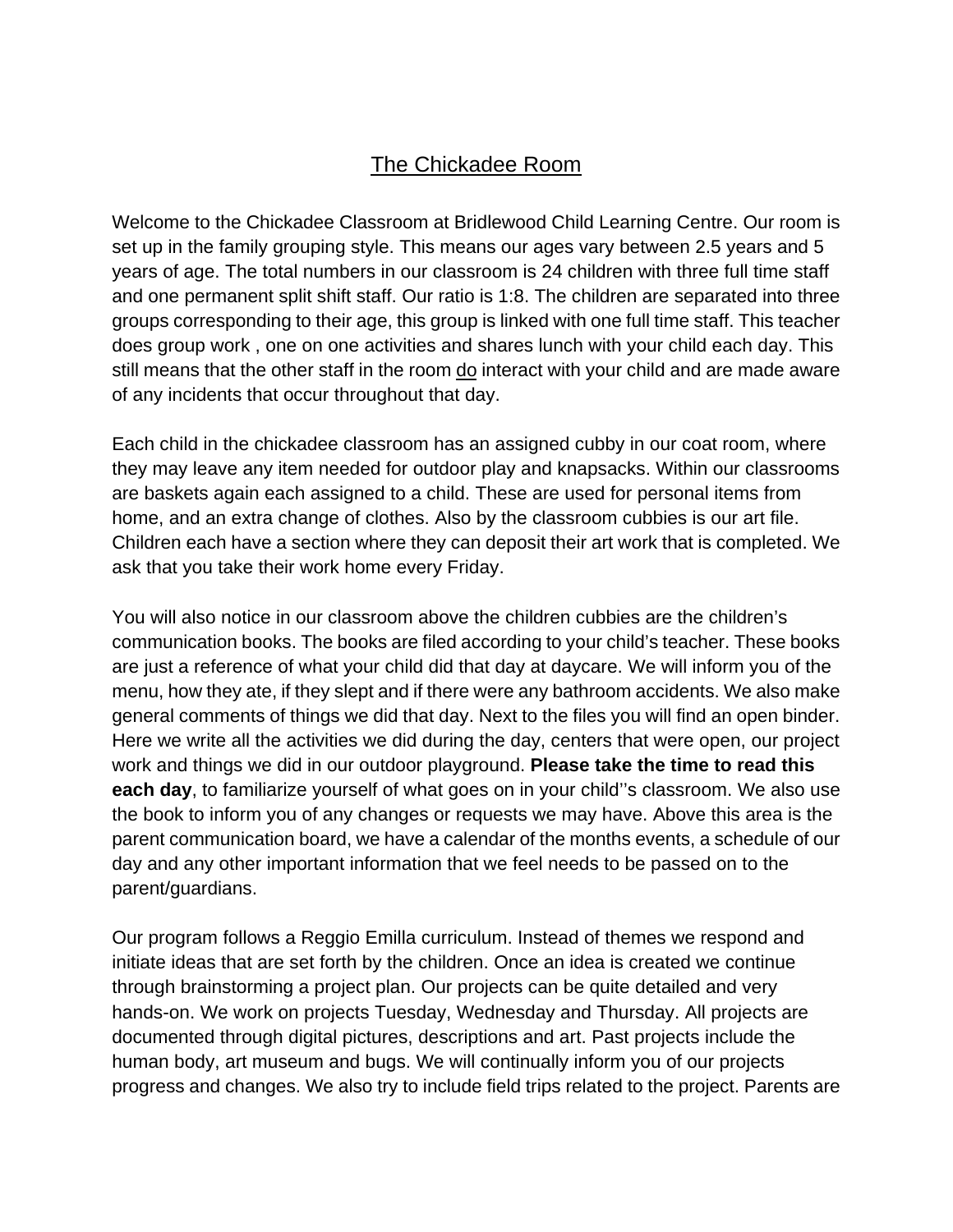always notified in advance and if necessary volunteers will be requested.

Free play in our classroom consists of all centers being open and the children choosing where they would like to work. The staff monitors this play and often redirects children who become stuck in one area or have difficulties managing. We try to encourage children to try new and different activities.

On the two days (Monday and Friday) that we are not doing project work we break into our three teacher groups and do small group work. This provides your child and their teacher the opportunity to practice necessary fine motor, printing, language and math skills.

Please keep in mind that Bridlewood Child Learning Centre is a **NUT FREE** environment. Due to peanut allergies and others we ask that no food from home enters the centre. Thank you for your co-operation. If your child is on medication, please be sure to hand it to your classrooms teacher and ensure the proper form is filled out so we may administer the meds. We keep all medication locked in the kitchen.

Finally Bridlewood and the Chickadee room are computer interactive. If ever you want to drop a line our address is: chickadees@bridlewoodchildlearningcentre.com

We would love to hear from you! Please feel free to exchange emails with us and we can send pictures of things that your child did at daycare that day or correspond with you. If ever you have questions or concerns please address them with any of the classroom staff either in person or written. We intend on working together as a team for your children.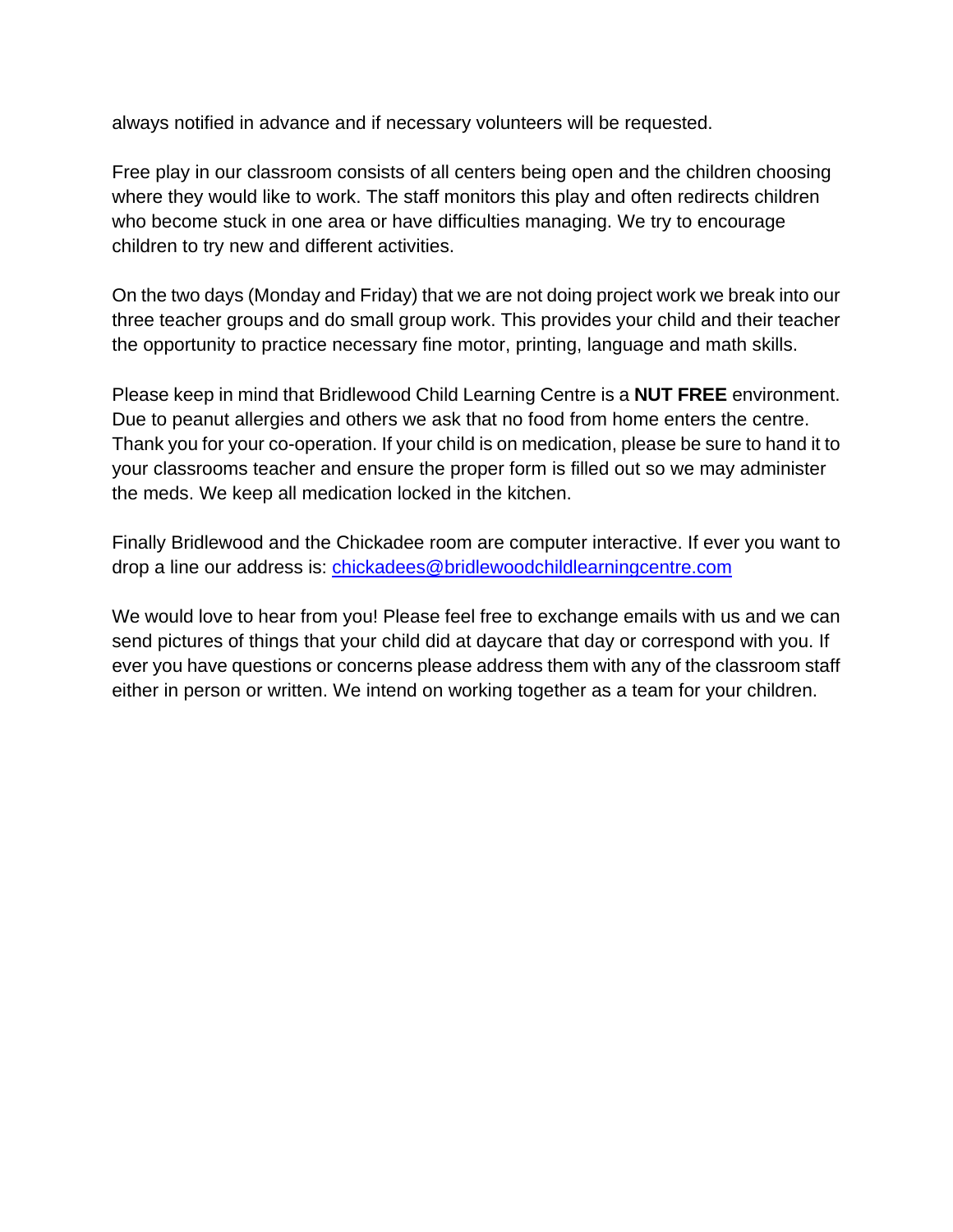### **Items That Your Child Will Need**

Please supply your child with a bottle of sunscreen. The sunscreen must be at least SPF 30 and please no coloured sunscreen as it stains clothing.

Everyday at 1:00pm your child will rest. Your child is welcome to bring a sleep toy and/or a special blanket to feel a little more at ease during this time.

Please supply an extra change of clothes for your child. For example, in the summer a pair of shorts and a tee-shirt and in the winter an extra pair of pants and a sweater. As well it is always handy to have an extra pair of underwear and socks for your child in case of any accidents.

Outdoor wear is extremely important, for we go outside everyday. Please ensure that your child is dressed appropriately according to the season and that days forecast. Sunhats are extremely important for the summer and a warm snowsuit is essential for the winter.

Any item of clothing that your child will be wearing at the daycare **must be labeled**. We have many children within the daycare and items sometimes do go missing. Having your child's name labeled on their clothing will help reduce the number of misplaced items.

We always welcome a child to bring in a special blanket, sleep toy or book from home. Please make sure it is labeled and notify us if the item needs to be returned home each evening.